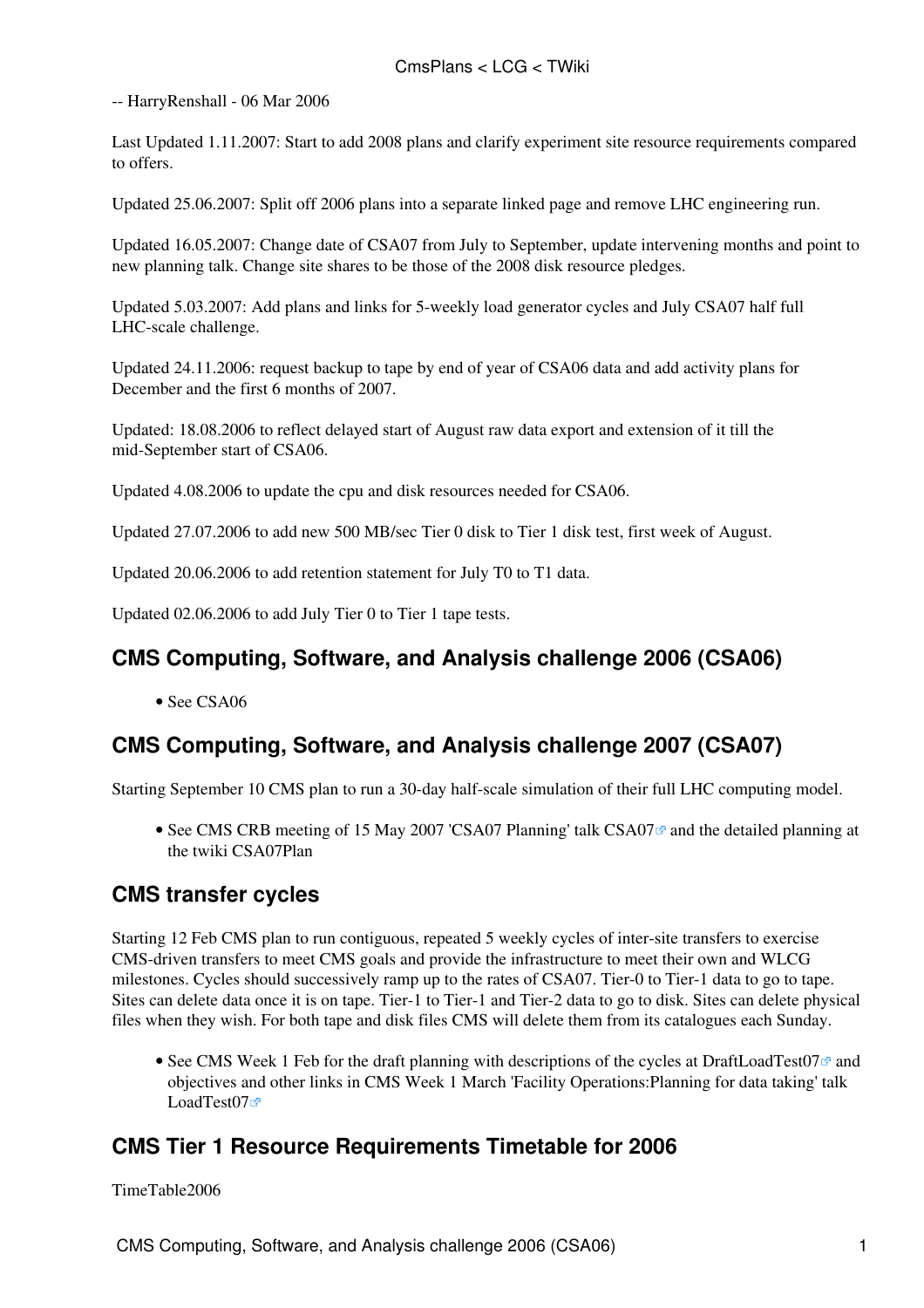# **CMS Tier 1 Resource Requirements Timetable for 2007/2008**

• In any one year CMS expect to use up to the [MoU](https://twiki.cern.ch/twiki/bin/view/LCG/MoU) pledged resources per site. For 2007/1Q2008 we use the Tier 1 average cpu+disk resource pledges (which add up to 100% of the cms requirements) to give the site shares:

| ASGC to<br>CNAF to                                          | <b>FNAL</b> to | <b>FZK</b> to | IN2P3 to             | PIC to provide RAL to |                  |
|-------------------------------------------------------------|----------------|---------------|----------------------|-----------------------|------------------|
| provide 12% of provide 16% of provide 36% of provide $12\%$ |                |               | provide 10% of 6% of |                       | provide $8\%$ of |
| resources<br>resources                                      | resources      | of resources  | resources            | resources             | resources        |

The site pledges for 2Q2008/1Q2009 exceed the cms cpu requirements by 8% but lag the disk requirements by 28%:

| ASGC offers | CNAF offers | <b>FNAL</b> offers | <b>FZK</b> offers | IN2P3 offers | <b>PIC</b> offers 5% <b>RAL</b> offers |            |
|-------------|-------------|--------------------|-------------------|--------------|----------------------------------------|------------|
| $12.5\%$ of | $8.5\%$ of  | 35.5% of           | $10.5\%$ of       | $10\%$ of    | of cpu+disk                            | 17.5% of   |
| $cpu+disk$  | cpu+disk    | cpu+disk           | $cpu+disk$        | cpu+disk     | resources                              | $cpu+disk$ |
| resources   | resources   | resources          | resources         | resources    |                                        | resources  |

Renormalising this to 100% gives the per site shares of the total CMS requirements. These percentages are used to calculate the per site resource requirement spreadsheets:

| provide $14\%$ of provide $9.5\%$<br>provide $40\%$ of provide $12\%$<br>provide $11\%$ of $5.5\%$ of | PIC to provide RAL to |
|-------------------------------------------------------------------------------------------------------|-----------------------|
|                                                                                                       | provide $8\%$ of      |
| of cpu+disk<br>cpu+disk<br>of cpu+disk<br>cpu+disk<br>cpu+disk<br>cpu+disk                            | cpu+disk              |
| resources<br>resources<br>resources<br>resources<br>resources<br>resources<br>resources               |                       |

CMS Distribution of activities over 2007

| Month           | <b>CMS</b> Requirements                                                                                                                                                                                                                                                                                                                                                                                                                                                                                                                                                                                          |
|-----------------|------------------------------------------------------------------------------------------------------------------------------------------------------------------------------------------------------------------------------------------------------------------------------------------------------------------------------------------------------------------------------------------------------------------------------------------------------------------------------------------------------------------------------------------------------------------------------------------------------------------|
| January<br>2007 | Production of 30M events/month requiring 4800 KSi2K. 20% of the CPU resources (960 KSi2K)<br>required at Tier-1 centers. Raw and reconstructed events will be stored on tape at Tier-1.<br>Expected volume in addition to the existing capacity is 75TB. Tier-0 to Tier-1 transfer exercises                                                                                                                                                                                                                                                                                                                     |
|                 | will continue, with mostly moderate rates at <100MB/s and short bursts up to 600 MB/s.<br>Resource expectations at Tier-1 centers are within the limit of pledged computing resources.                                                                                                                                                                                                                                                                                                                                                                                                                           |
| February        | Production of 30M events/month requiring 4800 KSi2K. 20% of the CPU resources (960 KSi2K)<br>required at Tier-1 centers. Raw and reconstructed events will be stored on tape at Tier-1.<br>Expected volume in addition to the existing capacity is 75TB. On 12 Feb begin first LoadTest07<br>5-week cycle (see above). Resource expectations at Tier-1 centers are within the limit of pledged<br>computing resources.                                                                                                                                                                                           |
| March           | Production of 30M events/month requiring 4800 KSi2K. 20% of the CPU resources (960 KSi2K)<br>required at Tier-1 centers. Raw and reconstructed events will be stored on tape at Tier-1.<br>Expected volume in addition to the existing capacity is 75TB. On 19 March begin second<br>LoadTest07 5-week cycle (see above). From 26 March participate in WLCG multi-VO milestone<br>to reach 65% of Tier-0 to Tier-1 2008 data rates so 171 MB/s out of CERN. Data to go to tape to<br>be deleted when sites wish. Resource expectations at Tier-1 centers are within the limit of<br>pledged computing resources. |
| April           | Production of 30M events/month requiring 4800 KSi2K. 20% of the CPU resources (960 KSi2K)<br>required at Tier-1 centers. Raw and reconstructed events will be stored on tape at Tier-1.<br>Expected volume in addition to the existing capacity is 75TB. On 23 April begin third<br>LoadTest07 5-week cycle (see above). Resource expectations at Tier-1 centers are within the<br>limit of pledged computing resources.                                                                                                                                                                                         |
| May             | Production of 40M events/month requiring 6400 KSi2K. 20% of the CPU resources (1280)<br>KSi2K) required at Tier-1 centers. Reconstruct previous Monte-Carlo sample at Tier-1s. Raw and<br>reconstructed events will be stored on tape at Tier-1. Expected volume in addition to the existing<br>capacity is 100TB. Continue third LoadTest07 5-week cycle (see above). Resource expectations<br>at Tier-1 centers are within the limit of pledged computing resources.                                                                                                                                           |